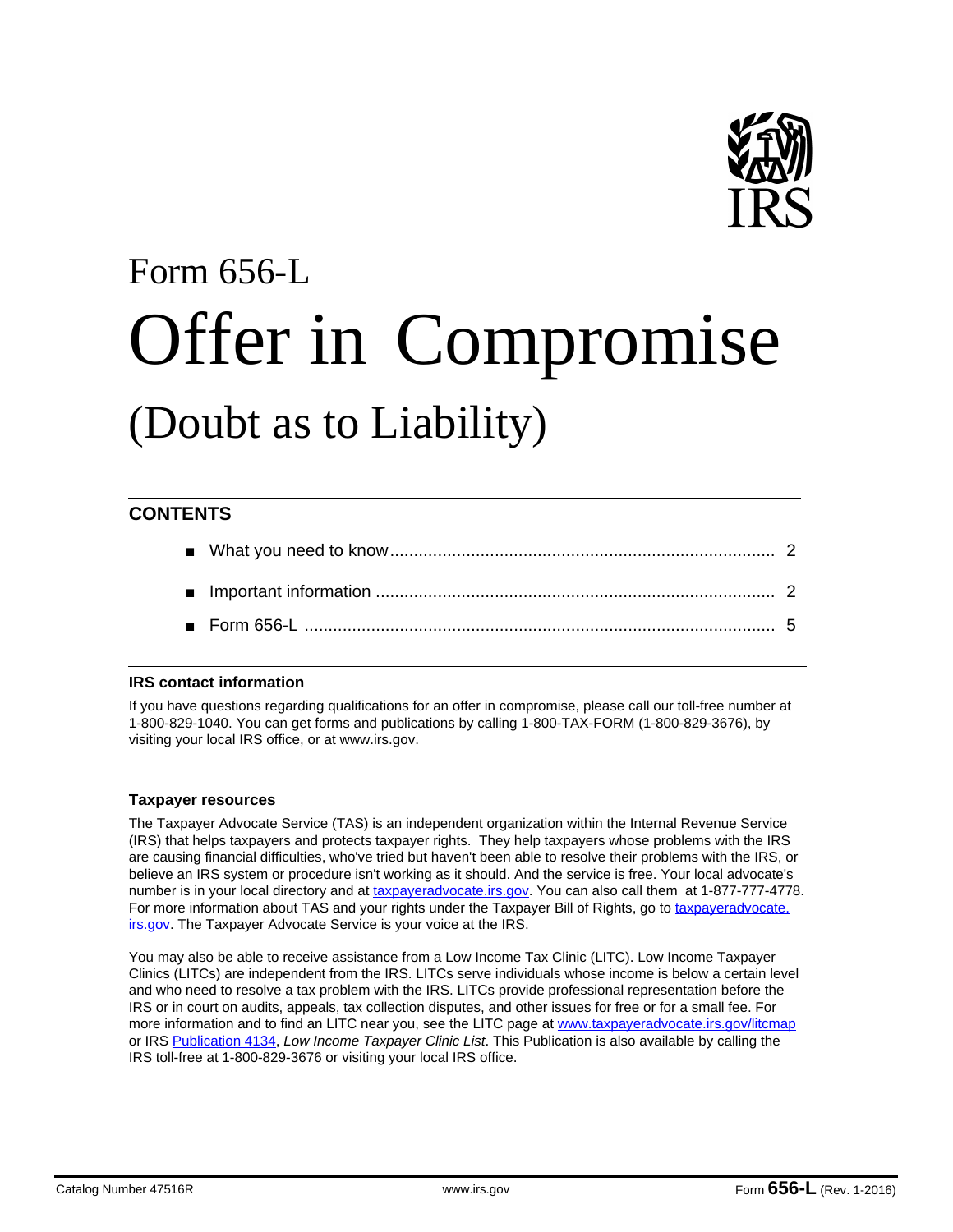# **INSTRUCTIONS FOR FORM 656−L, OFFER IN COMPROMISE (DOUBT AS TO LIABILITY)**

# **What you need to know**

| Your Rights as a Taxpayer                                | Each and every taxpayer has a set of fundamental rights they should be aware of<br>when dealing with the IRS. Explore your rights and our obligations to protect them.<br>For more information on your rights as a taxpayer, http://www.irs.gov/Taxpayer-<br><b>Bill-of-Rights</b>                        |  |  |  |  |
|----------------------------------------------------------|-----------------------------------------------------------------------------------------------------------------------------------------------------------------------------------------------------------------------------------------------------------------------------------------------------------|--|--|--|--|
| What is a Doubt as to<br>Liability offer?                | Doubt as to liability exists where there is a genuine dispute as to the existence or<br>amount of the correct tax debt under the law. If you have a legitimate doubt that<br>you owe part or all of the tax debt, you will need to complete a Form 656-L, Offer in<br>Compromise (Doubt as to Liability). |  |  |  |  |
|                                                          | Doubt as to liability cannot be disputed or considered if the tax debt has been<br>established by a final court decision or judgment concerning the existence or<br>amount of the assessed tax debt or if the assessed tax debt is based on current<br>law.                                               |  |  |  |  |
|                                                          | Submitting an offer application does not guarantee that the IRS will accept your<br>offer. It begins a process of evaluation and verification by the IRS.                                                                                                                                                 |  |  |  |  |
|                                                          | A doubt as to liability offer will only be considered for the tax period(s) in question.                                                                                                                                                                                                                  |  |  |  |  |
| What documentation or<br>support is needed?              | You must provide a written statement explaining why the tax debt or portion of the<br>tax debt is incorrect. In addition, you must provide supporting documentation or<br>evidence that will help the IRS identify the reason(s) you doubt the accuracy of the<br>tax debt.                               |  |  |  |  |
|                                                          | Note: Failing to provide a written statement will cause your offer to be<br>returned with no further consideration.                                                                                                                                                                                       |  |  |  |  |
| How much should I offer?                                 | In order to qualify, you must make an offer that is \$1 or more and should be based<br>on what you believe the correct amount of tax should be, not what you owe. If you<br>believe you do not owe any tax, you should pursue alternative solutions listed<br>below.                                      |  |  |  |  |
|                                                          | Note: Do not include any payment(s) with the Form 656-L. No deposit or<br>application fee is required for a doubt as to liability offer.                                                                                                                                                                  |  |  |  |  |
| <b>IMPORTANT INFORMATION</b>                             |                                                                                                                                                                                                                                                                                                           |  |  |  |  |
| What alternatives do I have to<br>sending in an Offer in | When you disagree with the accuracy of a tax debt, depending on the situation and<br>the type of tax, the IRS has other available remedies. If your tax debt is other than                                                                                                                                |  |  |  |  |

**Note: If you wish to obtain any of the publications mentioned below or have any questions about completing the forms, you may call toll free at (800) 829-1040, visit your local IRS office, or our website at www.irs.gov.**

a Trust Fund Recovery Penalty (TFRP) or Personal Liability Excise Tax (PLET),

you should pursue the options below first before submitting an offer.

**Compromise (Doubt as to** 

**Liability)?**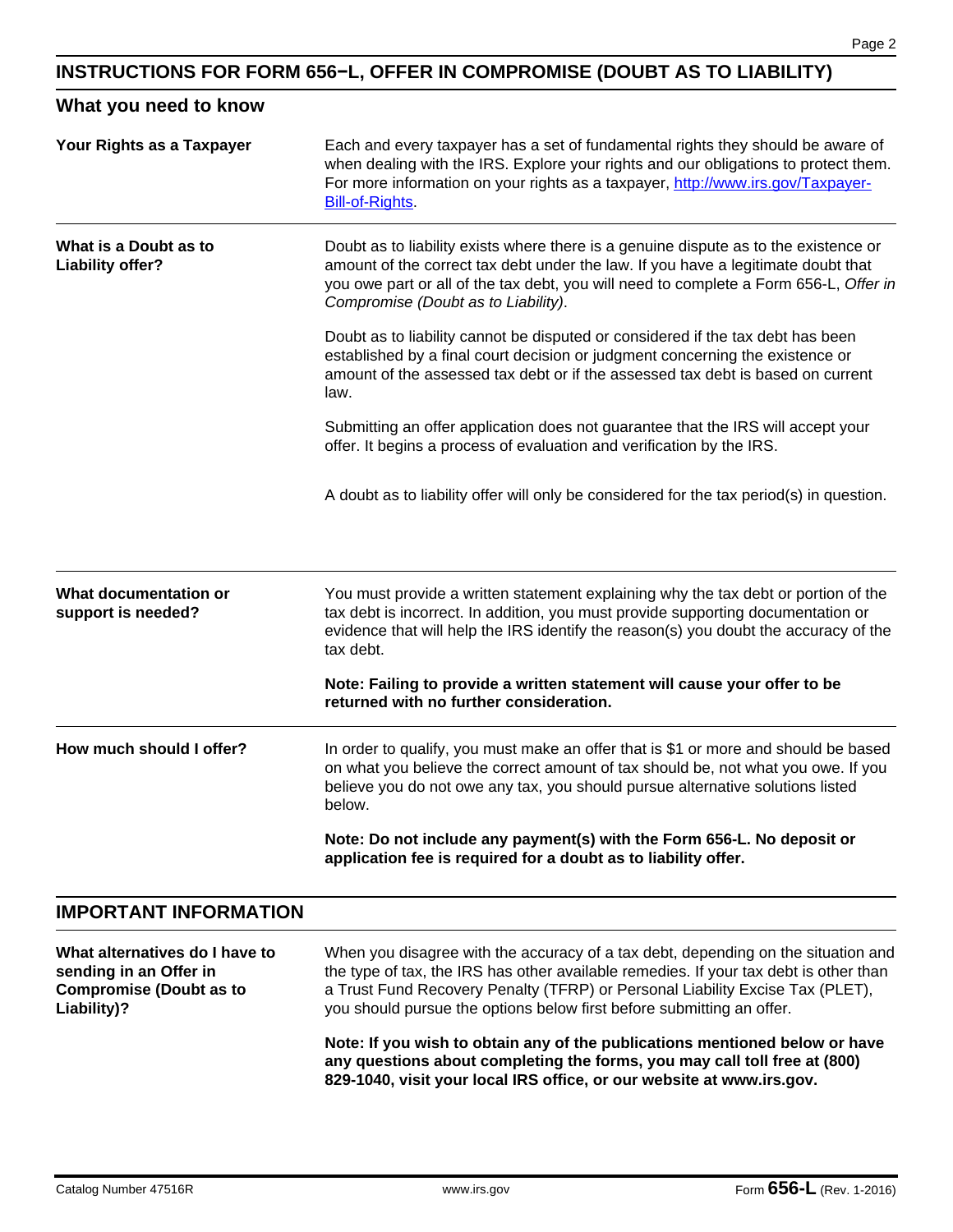| If you think your tax liability is<br>incorrect because:                                                                                   | Then:                                                                                                                                 |
|--------------------------------------------------------------------------------------------------------------------------------------------|---------------------------------------------------------------------------------------------------------------------------------------|
| of an audit                                                                                                                                | see Publication 3598, The Audit<br><b>Reconsideration Process</b>                                                                     |
| IRS created a tax return for you because<br>you did not file one                                                                           | submit your correct, original tax return for<br>processing                                                                            |
| items were not reported correctly on your<br>tax return or because IRS made an<br>adjustment on your return                                | see the instructions for Form 1040X,<br>Amended U.S. Individual Income Tax<br>Return                                                  |
| items were not reported properly on a tax<br>return, other than Forms 1040 or 1120, or<br>because IRS made an adjustment on your<br>return | see the instructions for Form 843, Claim for<br><b>Refund and Request for Abatement</b>                                               |
| you have reasonable cause to remove or<br>reduce penalties IRS charged                                                                     | see Notice 746, Information About Your<br>Notice, Penalty and Interest                                                                |
| you believe additional interest IRS charged<br>you was due to IRS errors or delays                                                         | see the instructions for Form 843, Claim For<br>Refund and Request for Abatement                                                      |
| you believe you were not a responsible<br>person of a corporation and have been<br>assessed the trust fund portion of<br>employment taxes  | you have the option to file Form 656-L or<br>see the instructions for Form 843, Claim For<br>Refund and Request for Abatement         |
| you believe you should be considered an<br>"innocent spouse" for a joint income tax<br>return                                              | see Publication 971, Innocent Spouse<br>Relief                                                                                        |
| you believe you should be considered an<br>"injured spouse" for a joint income tax return                                                  | See Form 8379, Injured Spouse Allocation<br>Note: A claim for injured spouse will not<br>be considered under doubt as to liability.   |
| you dispute your worker classification                                                                                                     | See Form SS-8, Worker Classification<br>Determination<br>Note: An SS-8 dispute will not be<br>considered under doubt as to liability. |

# **Examples of when you should submit a Doubt as to Liability Offer**

Generally, you will send in a doubt as to liability offer when you were unable to dispute the amount of tax the IRS claims you owe during the time allowed by the Internal Revenue Code or IRS guidelines. Possible reasons for submitting a doubt as to liability offer in compromise include the following: the examiner made a mistake interpreting the tax law, the examiner failed to consider the evidence presented; new evidence is available to support a change to the assessment. Below are some examples of when it may be appropriate to make an offer based on doubt as to liability.

Example 1: You were audited by the IRS. When this happened, you moved and did not get the notification or you suffered a disaster (such as books and records were destroyed in a fire or other natural disaster) causing you to miss the meeting with the auditor. The IRS disallowed all expenses and now you have a tax debt. You discover the problem when you try to borrow some money and find that there is a federal tax lien filed. You are unable to reconstruct your books and records but you can provide an explanation that supports reasonable doubt justifying a reduction to a portion or all of your tax debt.

Example 2: You filed your tax return reporting stock options as valued by your employer, which created a large tax liability including Alternative Minimum Tax (AMT). You paid part of the tax debt, but could not pay the full amount owed. You later discovered that the stocks were not worth as much as you originally reported. This was due to fraudulent acts by the broker and/or your employer. You filed a claim for a refund based on the reduced value of stock options. IRS told you that the full amount of the tax debt had to be paid before they could consider your claim and denied your claim for refund.

Page 3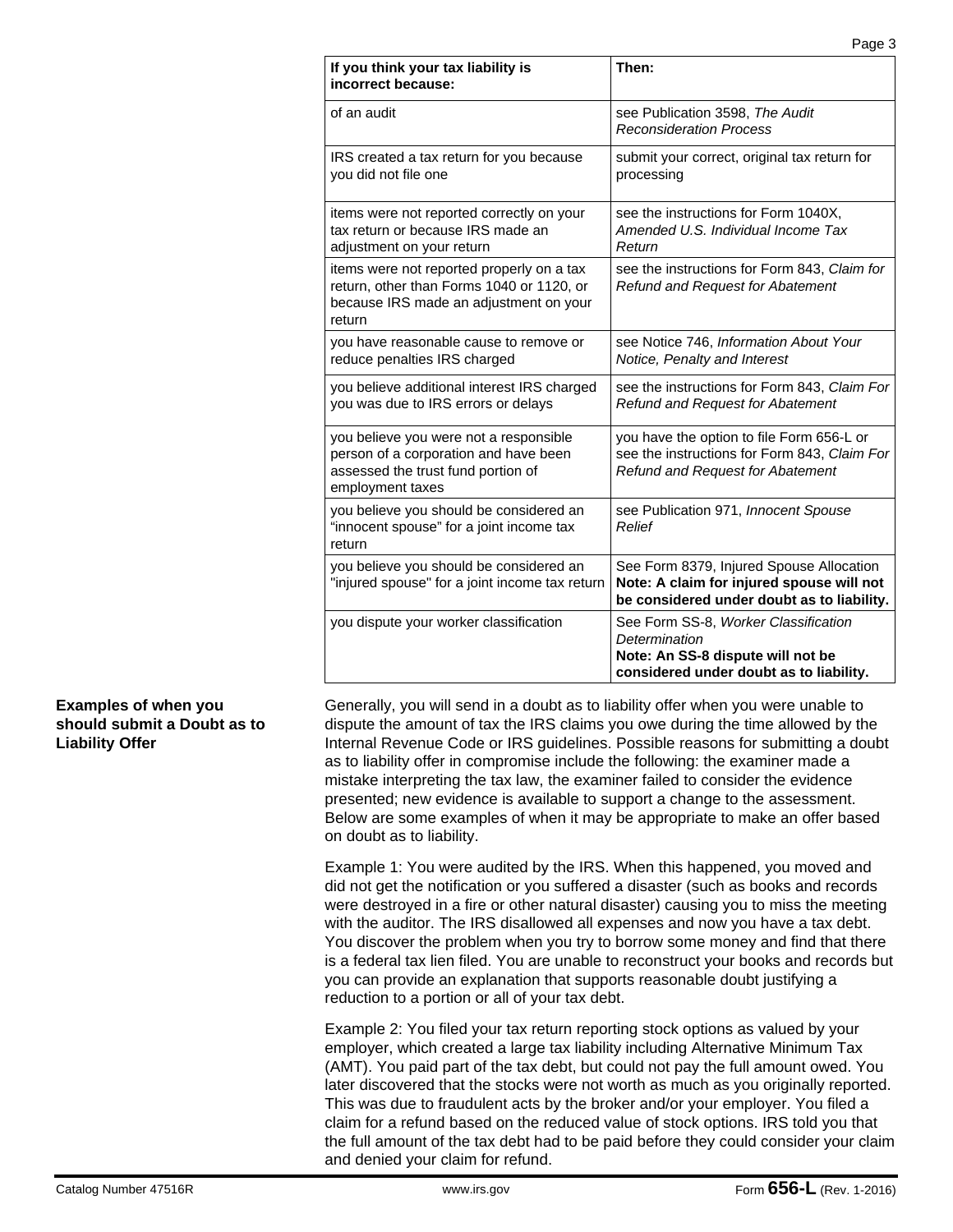**What if I agree with the tax debt but cannot afford to pay in full?**

**Where do I send my application?**

*A doubt as to collectibility* offer is when you agree that you owe the taxes but you cannot pay your tax debt in full. To be considered for a doubt as to collectibility offer you must make an appropriate offer based on what the IRS considers your true ability to pay. To request consideration under doubt as to collectibility, do not use this form. You must complete a **Form 656,** *Offer in Compromise*, found in Form 656-B, *Offer in Compromise Booklet*. You may get a Form 656-B by calling the toll free number 1-800-829-1040, by visiting a local IRS office, or at www.irs. gov. For additional assistance use the on line Offer In Compromise Pre-Qualifier tool at http://irs.treasury.gov/oic\_pre\_qualifier/.

# **IMPORTANT NOTE**

You cannot submit an offer based on doubt as to liability (Form 656-L) and a separate offer based on doubt as to collectibility (Form 656) at the same time. It is in your best interest to resolve any disagreements about the validity of the tax debt before filing an offer based on doubt as to collectibility. **If you send both kinds of offers at the same time, the doubt to collectibility offer will be returned without further consideration.**

You should mail the completed package to:

Brookhaven Internal Revenue Service COIC Unit P.O. Box 9008 Stop 681-D Holtsville, NY 11742-9008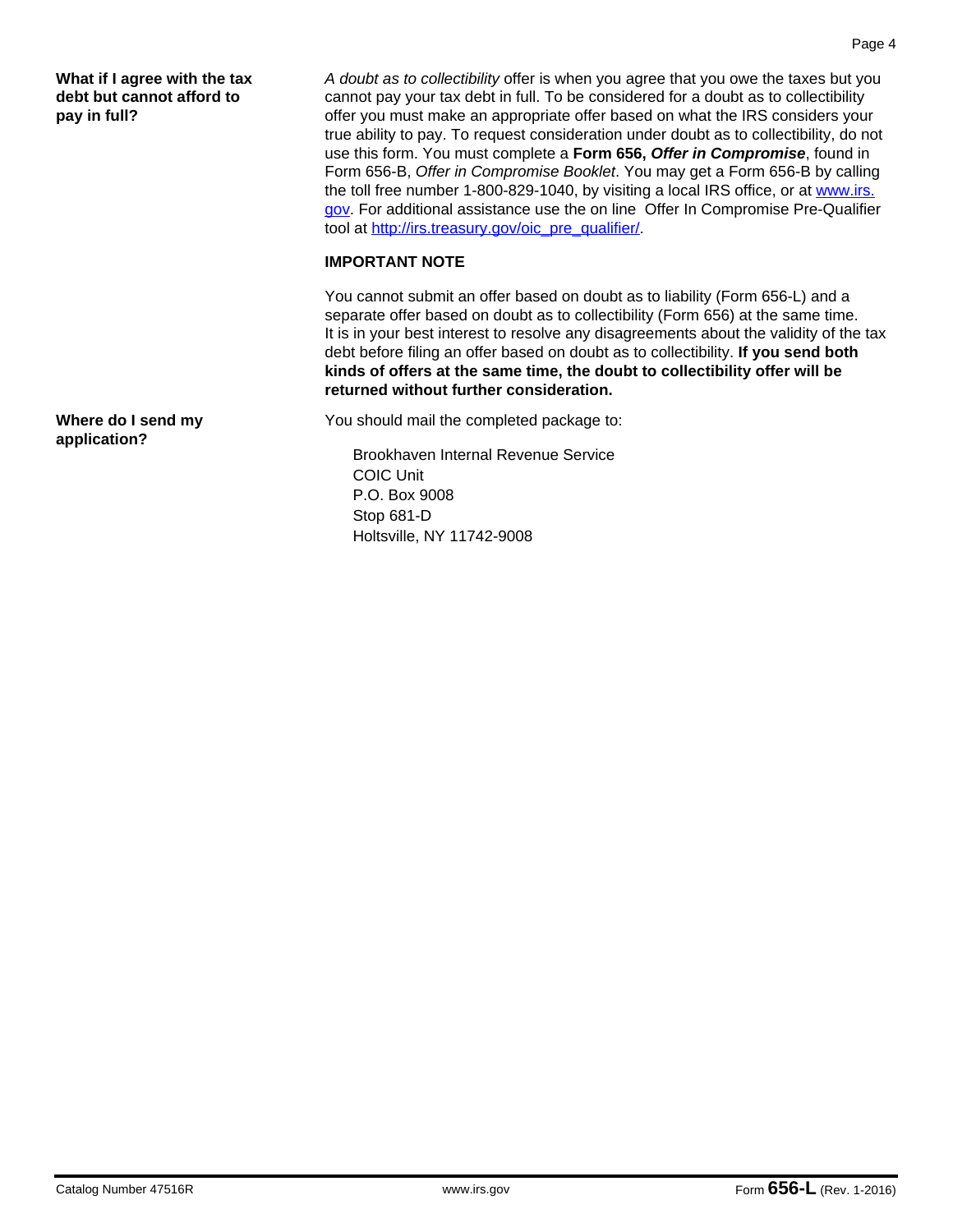# **Offer in Compromise** *(Doubt as to Liability)*

OMB Number 1545-1686

### ► **To: Commissioner of Internal Revenue Service**

In the following agreement, the pronoun "we" may be assumed in place of "I" when there are joint liabilities and both parties are signing this agreement. I submit this offer to compromise the tax liabilities plus any interest, penalties, additions to tax, and additional amounts required by law for the tax type and period(s) marked below:

| <b>Section 1</b>                                                    |                                                                                                                                                                                                        | Individual Information (Form 1040 filers)                                                                                        |  |                          |                  |  |  |
|---------------------------------------------------------------------|--------------------------------------------------------------------------------------------------------------------------------------------------------------------------------------------------------|----------------------------------------------------------------------------------------------------------------------------------|--|--------------------------|------------------|--|--|
| Your First Name, Middle Initial, Last Name                          |                                                                                                                                                                                                        | Social Security Number (SSN)                                                                                                     |  | <b>IRS Received Date</b> |                  |  |  |
| If a Joint Offer, Spouse's First Name, Middle Initial, Last Name    |                                                                                                                                                                                                        | Social Security Number (SSN)                                                                                                     |  |                          |                  |  |  |
| Your Physical Home Address (Street, City, State, ZIP Code)          |                                                                                                                                                                                                        |                                                                                                                                  |  |                          |                  |  |  |
| Mailing Address (if different from above or Post Office Box number) |                                                                                                                                                                                                        |                                                                                                                                  |  |                          |                  |  |  |
| Employer Identification Number (For self-employed individuals only) |                                                                                                                                                                                                        |                                                                                                                                  |  |                          |                  |  |  |
|                                                                     |                                                                                                                                                                                                        | <b>Individual Tax Periods</b>                                                                                                    |  |                          |                  |  |  |
|                                                                     |                                                                                                                                                                                                        | 1040 U.S. Individual Income Tax Return [List all year(s); for example 1040 2009, 1040 2010, etc.]                                |  |                          |                  |  |  |
|                                                                     |                                                                                                                                                                                                        | 941 Employer's Quarterly Federal Tax Return [List all quarterly period(s); for example 03/31/2009, 06/30/2010, 09/30/2010, etc.] |  |                          |                  |  |  |
|                                                                     | 940 Employer's Annual Federal Unemployment (FUTA) Tax Return [List all year(s); for example 2010, 2011, etc.]                                                                                          |                                                                                                                                  |  |                          |                  |  |  |
|                                                                     | Trust Fund Recovery Penalty as a responsible person of (enter business name)                                                                                                                           |                                                                                                                                  |  |                          |                  |  |  |
|                                                                     | for failure to pay withholding and Federal Insurance Contributions Act taxes (Social Security taxes), for period(s) ending [List all quarterly period(s);<br>for example 03/31/2009, 06/30/2009, etc.] |                                                                                                                                  |  |                          |                  |  |  |
| <b>Other Federal Tax(es)</b> [specify type(s) and period(s)]        |                                                                                                                                                                                                        |                                                                                                                                  |  |                          |                  |  |  |
| <b>Section 2</b><br><b>Business Name</b>                            |                                                                                                                                                                                                        | Business Information (Form 1120, 1065, etc., filers)                                                                             |  |                          |                  |  |  |
|                                                                     |                                                                                                                                                                                                        |                                                                                                                                  |  |                          |                  |  |  |
| Business Address (Street, City, State, ZIP Code)                    |                                                                                                                                                                                                        |                                                                                                                                  |  |                          |                  |  |  |
| <b>Employer Identification Number</b><br>(EIN)                      | Name and Title of Primary Contact                                                                                                                                                                      |                                                                                                                                  |  | <b>Telephone Number</b>  |                  |  |  |
|                                                                     |                                                                                                                                                                                                        |                                                                                                                                  |  |                          |                  |  |  |
|                                                                     |                                                                                                                                                                                                        | <b>Business Tax Periods</b>                                                                                                      |  |                          |                  |  |  |
|                                                                     |                                                                                                                                                                                                        | 1120 U.S. Corporate Income Tax Return [List all year(s); for example 1120 2010, 1120 2013, etc.]                                 |  |                          |                  |  |  |
|                                                                     |                                                                                                                                                                                                        | 941 Employer's Quarterly Federal Tax Return [List all quarterly period(s); for example 03/31/2009, 06/30/2010, 09/30/2010, etc.] |  |                          |                  |  |  |
|                                                                     |                                                                                                                                                                                                        | 940 Employer's Annual Federal Unemployment (FUTA) Tax Return [List all year(s); for example 2010, 2011, etc.]                    |  |                          |                  |  |  |
| Other Federal Tax(es) [specify type(s) and period(s)]               |                                                                                                                                                                                                        |                                                                                                                                  |  |                          |                  |  |  |
|                                                                     |                                                                                                                                                                                                        | Note: If you need more space, use a separate sheet of paper and title it "Attachment to Form 656-L Dated                         |  |                          | ." Sign and date |  |  |

the attachment following the listing of the tax periods.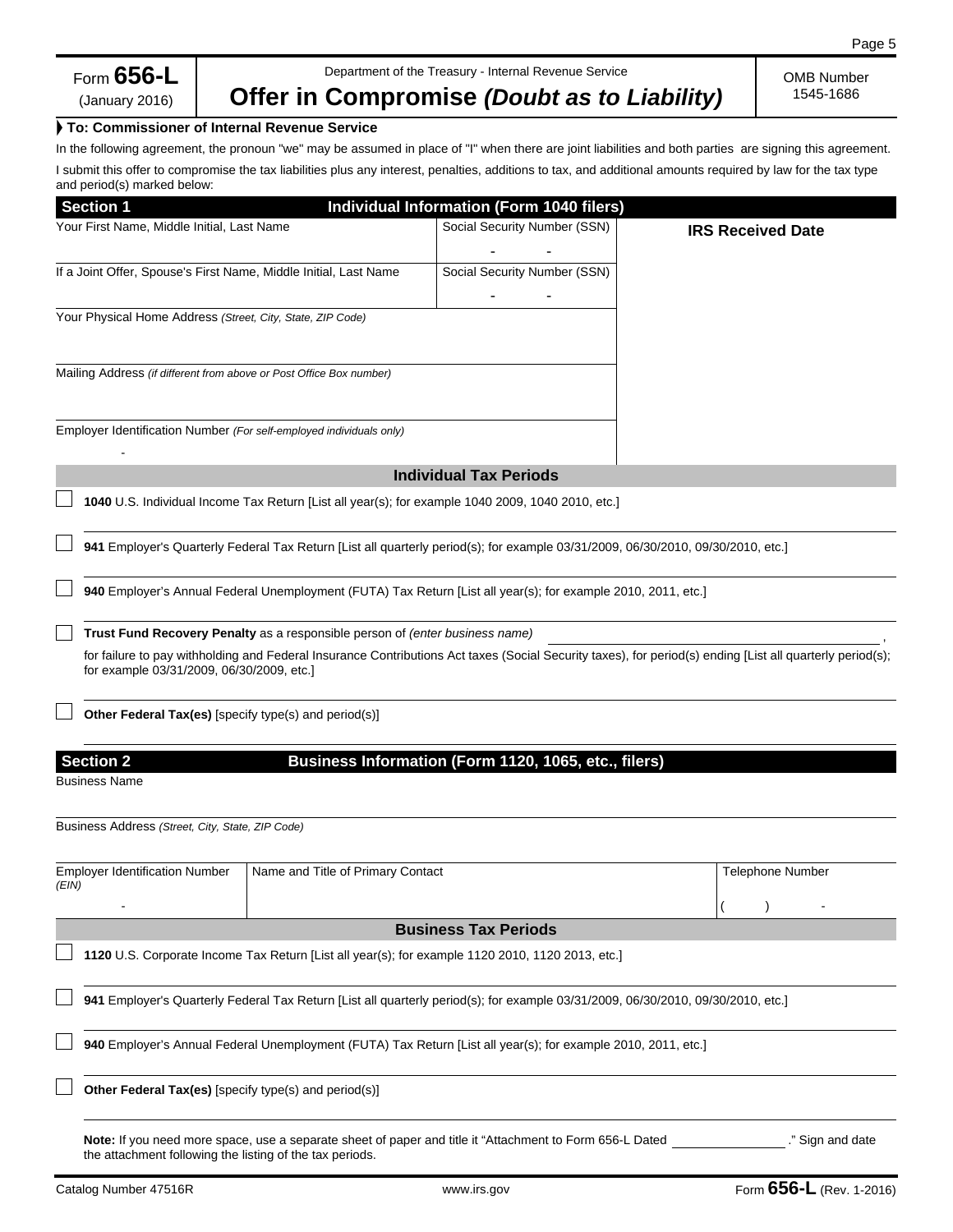**Section 4 Terms**

**By submitting this offer, I have read, understand and agree to the following terms and conditions:**

In the following agreement, the pronoun "we" may be assumed in place of "I" when there are joint liabilities and both parties are signing this Agreement.

#### **Terms, Conditions, and Legal Agreement** a) The IRS will apply payments made under the terms of this offer in the best interest of the government. b) If the IRS rejects or returns the offer or I withdraw the offer, the IRS will return any amount paid with the offer. I understand the IRS will not pay interest on any amount I send with the offer. If I agree in writing, the IRS will apply the amount paid with the offer to the amount owed. If I agree to apply the payment, the date the IRS received the offer remittance will be considered the date of payment. **IRS will keep my payments and fees** c) I voluntarily submit all payments made on this offer. d) The IRS will keep all payments and credits made, received, or applied to the total original tax debt before I send in the offer or while it is under consideration, including any refunds from tax returns and/or credits from tax years prior to the year in which the offer was accepted. e) The IRS may levy under section 6331(a) up to the time that the IRS official signs and acknowledges my offer as pending, which is accepted for processing, and the IRS may keep any proceeds arising from such a levy. f) If the Doubt as to Liability offer determines that I do not owe the taxes, or the IRS ultimately over-collected the compromised tax liability, the IRS will return the over-collected amount to me, unless such refund is legally prohibited by statute. g) If the IRS served a continuous levy on wages, salary, or certain federal payments under sections 6331(e) or (h), then the IRS could choose to either retain or release the levy. No levy may be made during the time an offer in compromise is pending. **I agree to the time extensions allowed by law** h) To have my offer considered, I agree to the extension of time limit provided by law to assess my tax debt (statutory period of assessment). I agree that the date by which the IRS must assess my tax debt will now be the date by which my debt must currently be assessed plus the period of time my offer is pending plus one additional year if the IRS rejects, returns, or terminates my offer or I withdraw it. [Paragraph (m) of this section defines pending and withdrawal]. I understand I have the right not to waive the statutory period of assessment or to limit the waiver to a certain length or certain periods or issues. I understand, however, the IRS may not consider my offer if I decline to waive the statutory period of assessment or if I provide only a limited waiver. I also understand the statutory period for collecting my tax debt will be suspended during the time my offer is pending with the IRS, for 30 days after any rejection of my offer by the IRS, and during the time any rejection of my offer is being considered by the Appeals Office. **I understand I remain responsible for the full amount of the tax liability** i) The IRS cannot collect more than the full amount of the tax debt under this offer. j) I understand I remain responsible for the full amount of the tax debt, unless and until the IRS accepts the offer in writing and I have met all the terms and conditions of the offer. The IRS will not remove the original amount of the tax debt from its records until I have met all the terms of the offer. k) I understand the tax I offer to compromise is and will remain a tax debt until I meet all the terms and conditions of this offer. If I file bankruptcy before the terms and conditions of this offer are completed, any claim the IRS files in bankruptcy proceedings will be a tax claim. l) Once the IRS accepts the offer in writing, I have no right to contest, in court or otherwise, the amount of the tax debt. **Pending status of an offer and right to appeal** m) The offer is pending starting with the date an authorized IRS official signs this form. The offer remains pending until an authorized IRS official accepts, rejects, returns, or acknowledges withdrawal of the offer in writing. If I appeal an IRS rejection decision on the offer, the IRS will continue to treat the offer as pending until the Appeals Office accepts or rejects the offer in writing. If an offer is rejected, no levy may be made during the 30 days of rejection. If I do not file a protest within 30 days of the date the IRS notifies me of the right to protest the decision, I waive the right to a hearing before the Appeals Office about the offer. **I understand if IRS fails to make a decision in 24-months my offer will be accepted** n) I understand under Internal Revenue Code (IRC) § 7122(f), my offer will be accepted, by law, unless IRS notifies me otherwise, in writing, within 24 months of the date my offer was initially received. **I understand what will happen if I fail to meet the terms of my offer**  o) If I fail to meet any of the terms of this offer, the IRS may levy or sue me to collect any amount ranging from the unpaid balance of the offer to the original amount of the tax debt (less payments made) plus penalties and interest that have accrued from the time the underlying tax liability arose. The IRS will continue to add interest,

default.

**(e.g. default)**

as required by Section § 6601 of the Internal Revenue Code, on the amount of the IRS determines is due after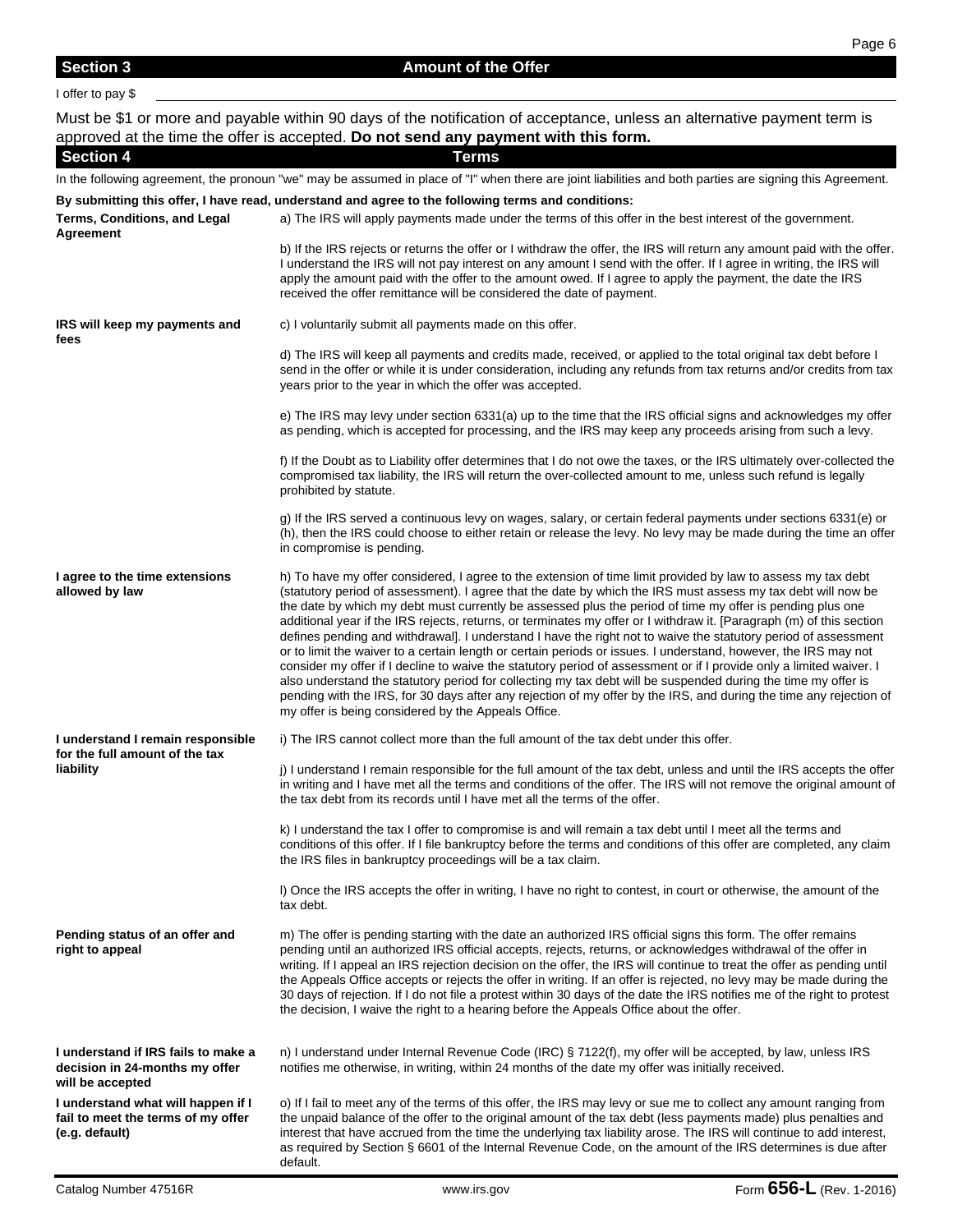**I understand the IRS may file a Notice of Federal Tax Lien on my/ our property**

**I authorize the IRS to contact relevant third parties in order to process my/our offer**

p) The IRS may file a Notice of Federal Tax Lien to protect the Government's interest during the offer investigation. The tax lien will be released 30 days after the payment terms have been satisfied and the payment has been verified. If the offer is accepted, the tax lien will be released within 30 days of when the payment terms have been satisfied and the payment has been verified. The time it takes to verify the payment varies based on the form of payment.

q) I understand that IRS employees may contact third parties in order to respond to this request, and I authorize the IRS to make such contacts. Further, in connection with this request, by authorizing the IRS to contact third parties, I understand that I will not receive notice of third parties contacted as is otherwise required by IRC § 7602(c).

### **Section 5 Explanation of Circumstances**

# **THIS SECTION MUST BE COMPLETED.**

Explain why you believe the tax is incorrect.

**Note: You may attach additional sheets if necessary. Please include your name and SSN and/or EIN on all additional sheets or supporting documentation.**

# Section 6 Section 6 Signature(s)

**Taxpayer Attestation: If I submit this offer on a substitute form, I affirm this form is a verbatim duplicate of the official Form 656-L, and I agree to be bound by all the terms and conditions set forth in the official Form 656-L. Under penalties of perjury, I declare that I have examined this offer, including accompanying schedules and statements, and to the best of my knowledge and belief, it is true, correct and complete.**

| <b>Signature of Taxpayer/Corporation Name</b>    |                                                         |  |                                                             | Daytime Telephone Number | $\mid$ Date (mm/dd/yyyy) |
|--------------------------------------------------|---------------------------------------------------------|--|-------------------------------------------------------------|--------------------------|--------------------------|
|                                                  |                                                         |  |                                                             |                          |                          |
| Signature of Spouse/Authorized Corporate Officer |                                                         |  | Date $\langle \textit{mm}/\textit{dd}/\textit{VVV} \rangle$ |                          |                          |
| <b>Section 7</b>                                 | Application Prepared by Someone Other than the Taxpayer |  |                                                             |                          |                          |

If this application was prepared by someone other than you (the taxpayer), please fill in that person's name and address below.

Name

Address *(Street, City, State, ZIP Code)* **Daytime Telephone Number Daytime Telephone Number Daytime Telephone Number** 

# **Section 8 Paid Preparer Use Only**

# ( ) -

#### **Signature of Preparer**

| Name of Preparer                   | Date $\langle mm/dd/\gamma\gamma\gamma\rangle$ | Preparer's CAF no. or PTIN |
|------------------------------------|------------------------------------------------|----------------------------|
| Firm's Name, Address, and ZIP Code |                                                | Daytime Telephone Number   |
|                                    |                                                | $\sim$                     |

**If you would like to have someone represent you during the offer investigation, include a valid, signed Form 2848 or 8821 with this application or a copy of a previously filed form.**